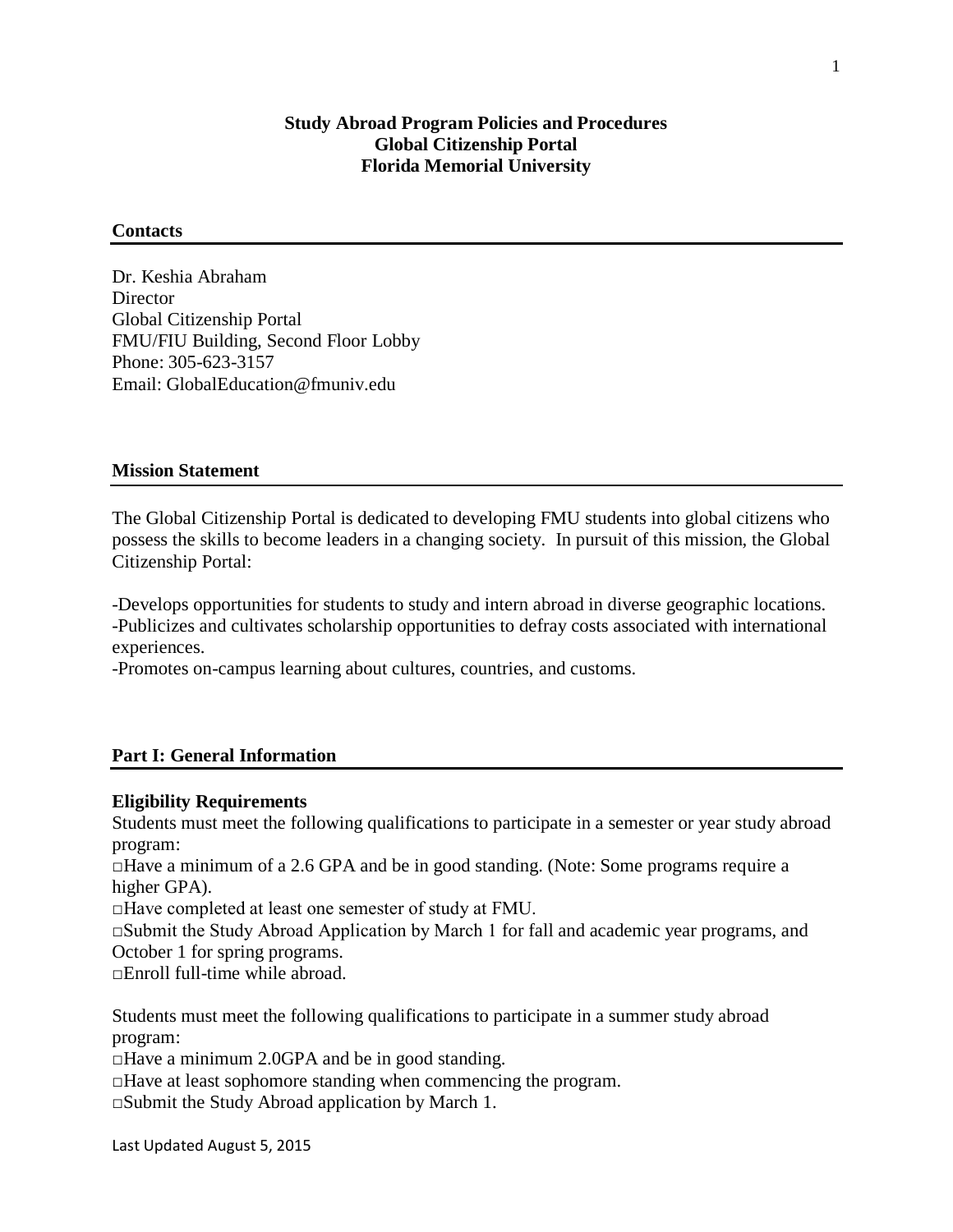In order to receive academic credit and use financial aid, a student must apply to study abroad through the Global Citizenship Portal. Study abroad will be approved for those who can demonstrate that they are enriching their educational experience. Among the criteria upon which study abroad applicants are generally evaluated are the following:

□Academic credentials □Emotional maturity □Adaptability to overseas environment □Sincere interest in the host destination  $\Box$ Relevance of the overseas program to the student's academic and career goals

## **Financial Aid/Scholarships**

Students pay the full cost of the programs they select. In addition, students are responsible for the \$50 Pay-It-Forward Contribution charged per program. This fee helps to defray the costs of administering the Portal and to build resources for future students. Fortunately, there are some sources of funding which can bring down the cost of a study abroad program. There are some study abroad scholarships that the Global Education Portal advises for, including:

Gilman Scholarship for International Study Bridging Scholarships for study in Japan Boren National Security Education Program (NSEP) Scholarships Diversity Abroad Scholarships Phi Kappa Phi Study Abroad Grant Study Abroad Turkey Scholarship for Minority Students Killam Study Abroad Scholarship for student in Canada Tortuga Backpacks Scholarship Malmberg Scholarship and Fellowship Program for study in Sweden Fulbright Fellowships IES Merit Scholarships AIFS Scholarships CAPA Scholarships ASA Scholarships API Scholarships Syracuse Abroad Scholarships

#### **Pre-Departure Process**

ALL students who are accepted to the study abroad program must complete the required predeparture materials. These include, but are not limited to:

-Relevant scholarship applications -Health and safety forms -Course approvals (if courses change) -Pre-departure orientation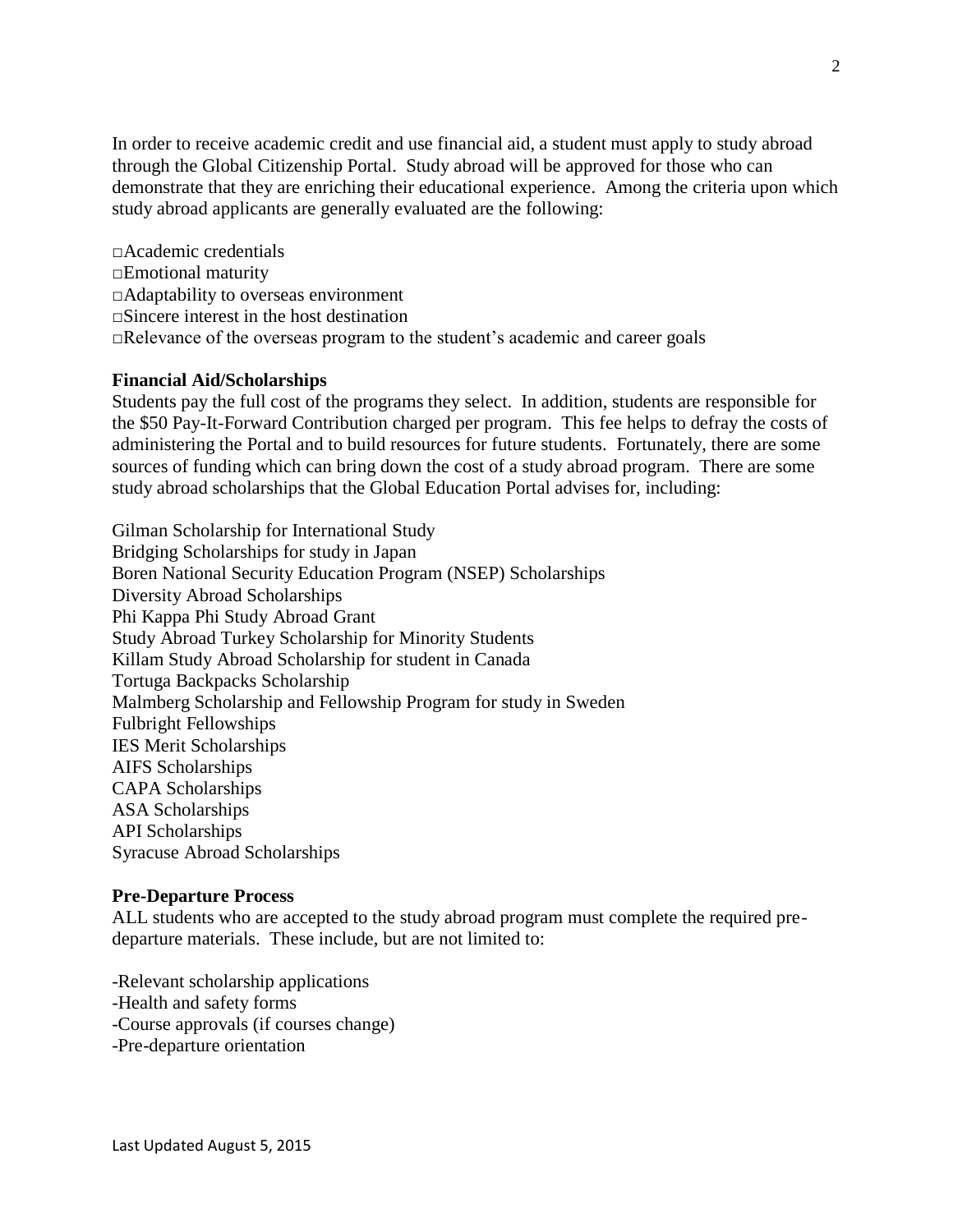#### **Returning Process**

Students returning from study abroad must complete an evaluation of their study abroad program. Students should also participate in study abroad promotional events.

#### **Health Insurance**

Students who travel internationally must have health insurance that covers them fully during their time abroad.

## **Travel Immunizations**

Students must obtain the immunizations required for their host destinations. For country-specific information, visit the CDC website at<http://www.cdc.gov/features/vaccines-travel/>

## **Part II-A: Student Participation in the International Student Exchange Program**

Florida Memorial University is a member of the International Student Exchange Program – Direct (ISEP-Direct). Our membership allows students to participate in ISEP-Direct programs during the summer, semester, or academic year. These are fee-based programs. The program fee always includes tuition, housing, and health insurance. Some programs include meals in the program fee. Students are also responsible for the ISEP application fee, meals (if not included), airfare, local transportation, passport and visa fees, and other incidental expenses.

FMU students interesting in apply for the ISEP-Direct program should contact the Global Citizenship Portal for advice and guidance. The Portal will aid students with the application process.

Prior to participation in the ISEP-Direct program, students will obtain approval from their academic advisors for the courses they will take at the host institution. The student will complete and submit the transient permit form with signatures to the Portal.

Students will be registered in a placeholder course that will allow the student to apply for financial aid and remain active at FMU while abroad.

Upon returning, the student's courses and grades will be applied to the transcript as determined by the international transcript evaluator. Final decisions on what courses will be applied to the student's graduation requirements will be made by the student's academic advisor.

#### **Part II-B: Student Participation in Affiliate Programs**

FMU students may elect to participate a study abroad program administered by an approved program provider, a U.S. university, or a foreign institution. The Portal will advise students on programs that are the best academic and personal fit. All applications and approvals for affiliate